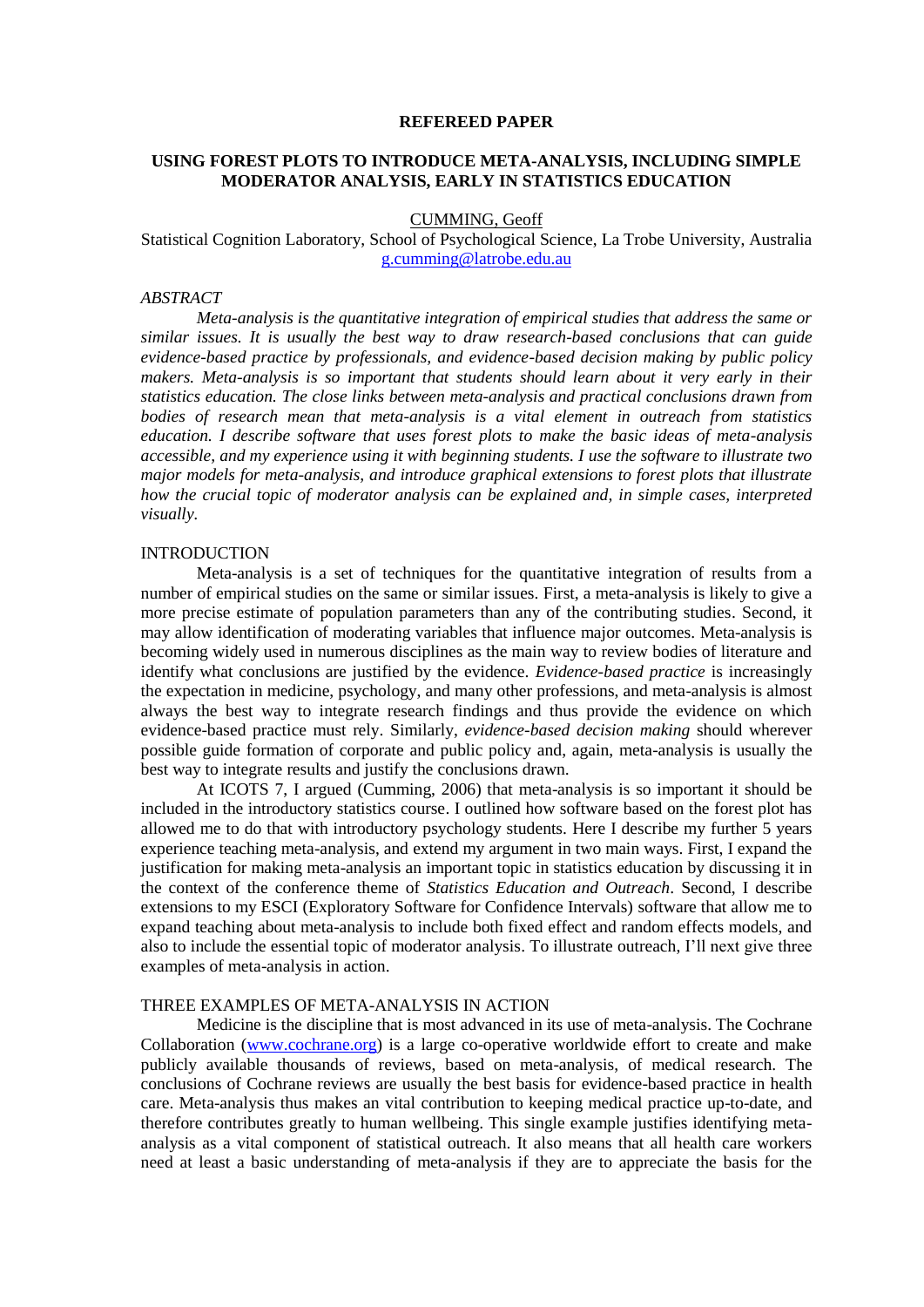guidance that Cochrane gives for their professional development and their everyday practice. Their statistics education must therefore include an introduction to meta-analysis.

My first example is medical, and heart-wrenching. Cot death, or Sudden Infant Death Syndrome (SIDS), is the death of healthy babies while sleeping. Its cause has long been a mystery. My wife and I, like many young parents in the late 1970s and early 1980s, followed the best advice at the time by putting our three babies to sleep on their front on a sheepskin. However, Gilbert, Salanti, Harden, and See (2005) used meta-analysis to integrate evidence on how sleeping position influences the risk of SIDS. They also reported a historical review of the advice given by authors of childcare books, including Doctor Spock, on sleeping position for babies. They found that by 1970 there was reasonably clear evidence that back sleeping was safer than front, although there was little good research until around 1986, by which time the advantage of back sleeping was very clear. However, they also found frequent recommendation of front sleeping, even as late as 1988. They estimated that, if meta-analysis had been available, and used to integrate research carried out before 1970, and if, consequently, back sleeping had been widely recommended from 1970, then as many as 50,000 infant deaths could have been prevented in Europe, the U.S., and Australasia. Statistical techniques can save large numbers of lives.

My second example is from education. *Teaching to Read, Historically Considered* is an intriguing book by Mathews (1966), who described how fashions for teaching reading have changed since Greek slaves taught rich Romans to read. The pendulum of popularity has swung back and forth between largely phonic methods and largely whole-word methods. Phonic methods pay careful attention to the ways letters represent sounds, whereas whole-word methods emphasize complete words in context. Mathews reviewed the research literature and concluded that phonic methods are more effective than whole-word. However, not everyone agreed, and fads and outspoken individuals, rather than evidence, seemed to guide educational policy and teachers' practices. The U.S. National Reading Panel (2000) reported a large meta-analysis on the effects of different teaching methods. Diane McGuinness, in her book *Early Reading Instruction: What Science Really Tells us About How to Teach Reading* (McGuinness, 2004), extended and discussed the Panel"s findings. She concluded that we now know how to teach reading successfully: It's essential to focus early on phonics. Mathews was right, back in 1966. This is an example of meta-analysis not merely summarizing evidence, but determining in decisive fashion a long-standing and heated controversy, and giving clear practical guidance on an issue of crucial importance to the whole English-speaking world. The pendulum should swing no more.

My third example illustrates how meta-analysis can guide public policy making. It comes from Hunter and Schmidt (2004), who described how the U.S. Congress, in advance of considering funding for producing binary chemical weapons, commissioned a meta-analysis of studies that had evaluated such weapons. Hunter and Schmidt reported that the meta-analysis did not support the production of the weapons. They stated that: "This was not what the Department of Defense (DOD) wanted to hear, and the DOD disputed the methodology and the results. The methodology held up under close scrutiny, however, and in the end Congress eliminated funds for these weapons" (p. 30).

## STATISTICS EDUCATION AND OUTREACH: META-ANALYSIS

I conclude from those examples, and many others, that meta-analysis is highly relevant to the conference theme in at least the following ways:

*Understanding of evidence-based practice.* Students who may go on to train in any profession that expects evidence-based practice need a critical understanding of how research evidence is integrated, and communicated in an accessible way to busy practitioners. They therefore need to understand meta-analysis. Citizens need a basic understanding of what is meant by evidence-based practice, and therefore they, too, also need at least a basic appreciation of what meta-analysis is and can provide.

*Understanding of evidence-based decision making.* Similar comments apply here, for any students who may train for any management or decision-making role, and for citizens to understand how public decision making should be based.

*Understanding media reports.* The media increasingly refer to research reviews based on meta-analysis, whether or not the term is mentioned, as, for example "A recent review of 26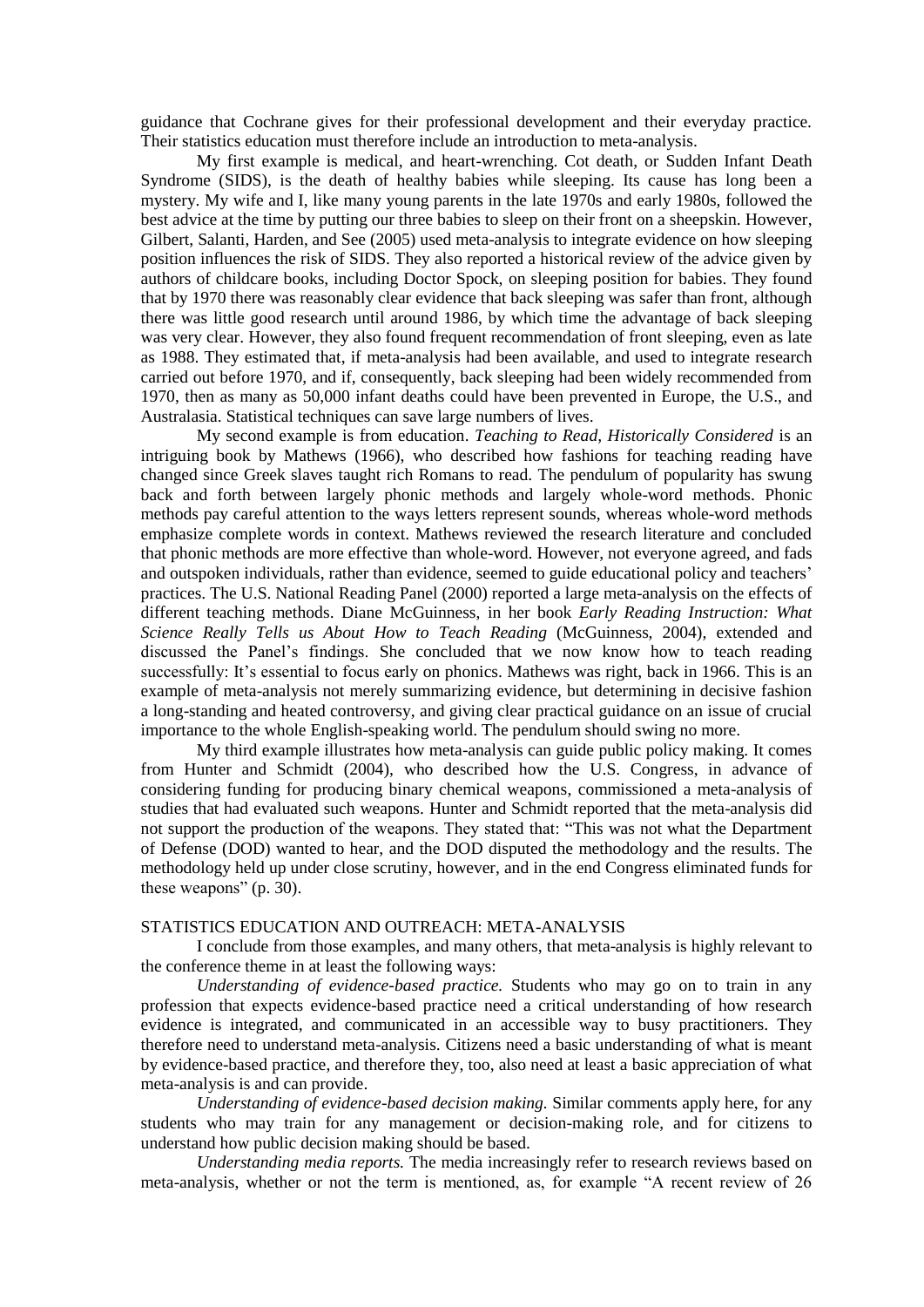studies found no evidence that mobile phones cause cancer…" Informed citizens thus need to appreciate the basics of how research evidence from individual experiments can be integrated.

*Planning research.* Researchers routinely consider previous research when planning their experiments, and routinely summarise previous research in the introduction of a journal article. Since 2005 *The Lancet*, a leading medical journal, has included in its instructions to authors the requirement that "The relation between existing and new evidence should be shown by direct reference to an existing systematic review and meta-analysis; if neither exists, authors are encouraged to do their own" [\(tinyurl.com/lancetma\)](http://tinyurl.com/lancetma). Introducing that requirement was a pioneering step, but now journal editors across a number of disciplines are increasingly asking authors of empirical articles to include in the introduction a reference to an existing metaanalysis, or to do their own. That"s an excellent development: Without good understanding of past research, how can we know whether this new study is necessary, or appreciate what contribution it makes? Meta-analysis is thus becoming an essential part of research planning.

*Meta-analytic thinking.* More broadly, researchers should always be thinking of their own study in the context of past studies in the same area, and possible future studies. They should take particular care to report their results in sufficient detail and in a way that assists their inclusion in future meta-analyses. Cumming and Finch (2001) described that attitude to research as *metaanalytic thinking*. Students should learn about and be encouraged to adopt meta-analytic thinking.

Hunt (1997) is an excellent book about meta-analysis, aimed at the general reader, which explains the basics and includes numerous examples from a wide range of fields. Hunt makes the important claim that social science can thank meta-analysis for the continuation of public funding for social science research. He argued that even very large studies on complex social issues rarely give clear-cut findings or clear advice. The application of meta-analysis, however, to a number of studies can often give very useful guidance for policy and practice, as well as for future research, even in messy applied areas. Decision makers can thus see the value of funding such research.

In summary, meta-analysis is a vitally important element in the statistical literacy required to be an educated citizen, as well as an essential component of the statistical education needed by anyone training to be a researcher, professional practitioner, or public or corporate decision maker. Modern statistics education must include meta-analysis.

### THE FOREST PLOT TO MAKE META-ANALYSIS VISUAL AND ACCESSIBLE

In Cumming (2006) I described a module of ESCI ("ESS-key", *Exploratory Software for Confidence Intervals*, [http://www.latrobe.edu.au/psy/esci/\)](http://www.latrobe.edu.au/psy/esci/) that pictures a simple meta-analysis as a forest plot. Figure 1 is an example. For some seven years I have used such pictures to introduce large classes of beginning psychology undergraduates to the basic ideas of meta-analysis. They see the software in lectures, then use it for their own exploration in tutorials and at home. I then revisit meta-analysis with the same students two or three years later. Often it is meta-analysis and forest plots that students spontaneously mention as the topic they remember clearly from first year. "It just made so much sense" is a typical comment, music to any teacher"s ear. My experience since 2006 has reinforced my conviction that it is possible, even easy, to introduce beginning students to the basics of meta-analysis, and that forest plots are the key to success.



*Figure 1.* A fixed-effect meta-analysis. The figure shows an image from ESCI (*Exploratory Software for Confidence Intervals*, which runs under Microsoft Excel) of a meta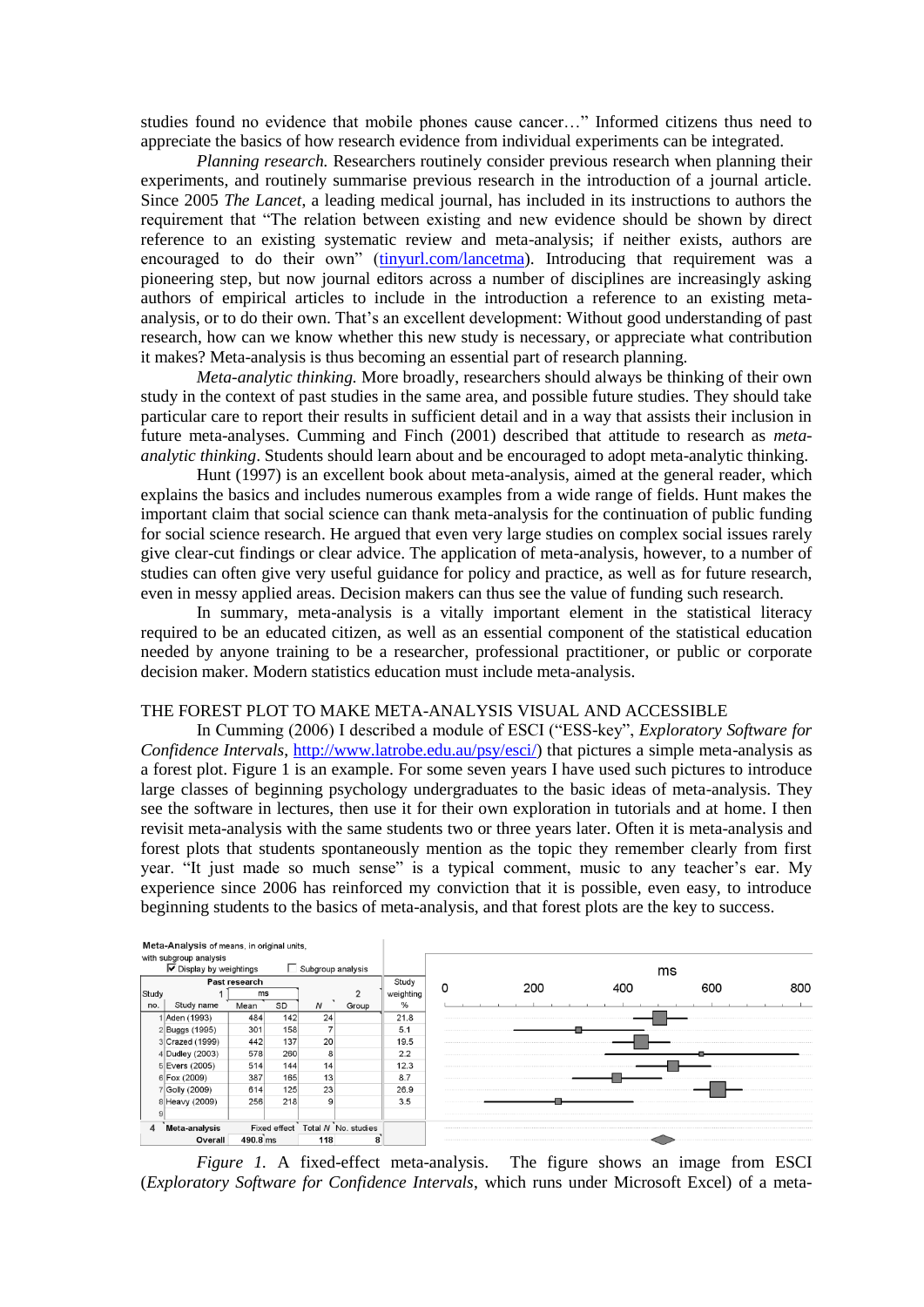analysis of fictitious data. At right is a forest plot, in which the main result of each study is represented as a square marking the mean, and a 95% confidence interval. Eight studies reported mean response times for a decision making task. The mean, SD, and *N* are entered for each study. The weightings used to combine the studies in the meta-analysis are reported as percentages and indicated by the relative sizes of the squares marking the means. The diamond represents the result of a fixed effect meta-analysis and its 95% confidence interval.

Forest plots are a wonderful way to assemble and present the major findings of several studies, or even a whole research literature. I use forest plots in ESCI to discuss estimation, the near irrelevance of statistical significance testing in meta-analysis, cumulative meta-analysis, the weighting of studies, publication bias and the file drawer effect, and the need for careful, critical thought when conducting a meta-analysis.

## FIXED EFFECT AND RANDOM EFFECTS MODELS FOR META-ANALYSIS

The next steps are to consider the two major models for meta-analysis, and moderator analysis. Developments of ESCI allow forest plots to serve both these educational goals. The *fixed effect* model assumes that every study estimates a single fixed population mean,  $\mu$ . This is the simplest model, but the assumption is very strong, and in many cases unrealistic. Figure 1 shows a fixed effect meta-analysis of the results of 8 fictitious studies that are quite disparate, as the lack of overlap among the confidence intervals attests. The very short diamond hardly seems a justifiable conclusion from the set of 8 studies. It gives a very precise estimate of what is true in the world, despite major disagreement among the individual studies.



*Figure 2.* The same as Figure 1, except that the meta-analysis uses a random effects model. The study weightings vary much less from study to study and the confidence interval on the result, shown by the length of the diamond, is much wider.

The *random effects* model for meta-analysis assumes that each study estimates a different population mean,  $\mu_i$ , sampled from a super-population with overall mean,  $\mu$ . This model is more complex, and usually assumes the super-population is normally distributed and the  $\mu_i$  are sampled randomly from that super-population. These are very strong assumptions, but even so a random effects meta-analysis is usually in practice a better choice than the fixed effect model. Figure 2 shows the random effects meta-analysis of the data shown in Figure 1. The much longer diamond seems a more justifiable conclusion to draw from the disparate studies.

A single mouse click switches between the models, so students can easily compare the two, and see, for example, how the two models give different patterns of study weightings as well as different overall results. In addition, it is easy to explore any other aspect of a set of studies, such as the effects of varying the extent to which the studies give similar or disparate results.

ESCI reports three statistics that measure the extent of *heterogeneity* between studies. Heterogeneity is study-to-study variability that is greater than can readily be accounted for by sampling variability. For the 8 studies in Figures 1 and 2, one of those statistics is  $I^2 = 86.5\%$ , which is an estimate that 86.5% of the total study-to-study variability reflects the variability of the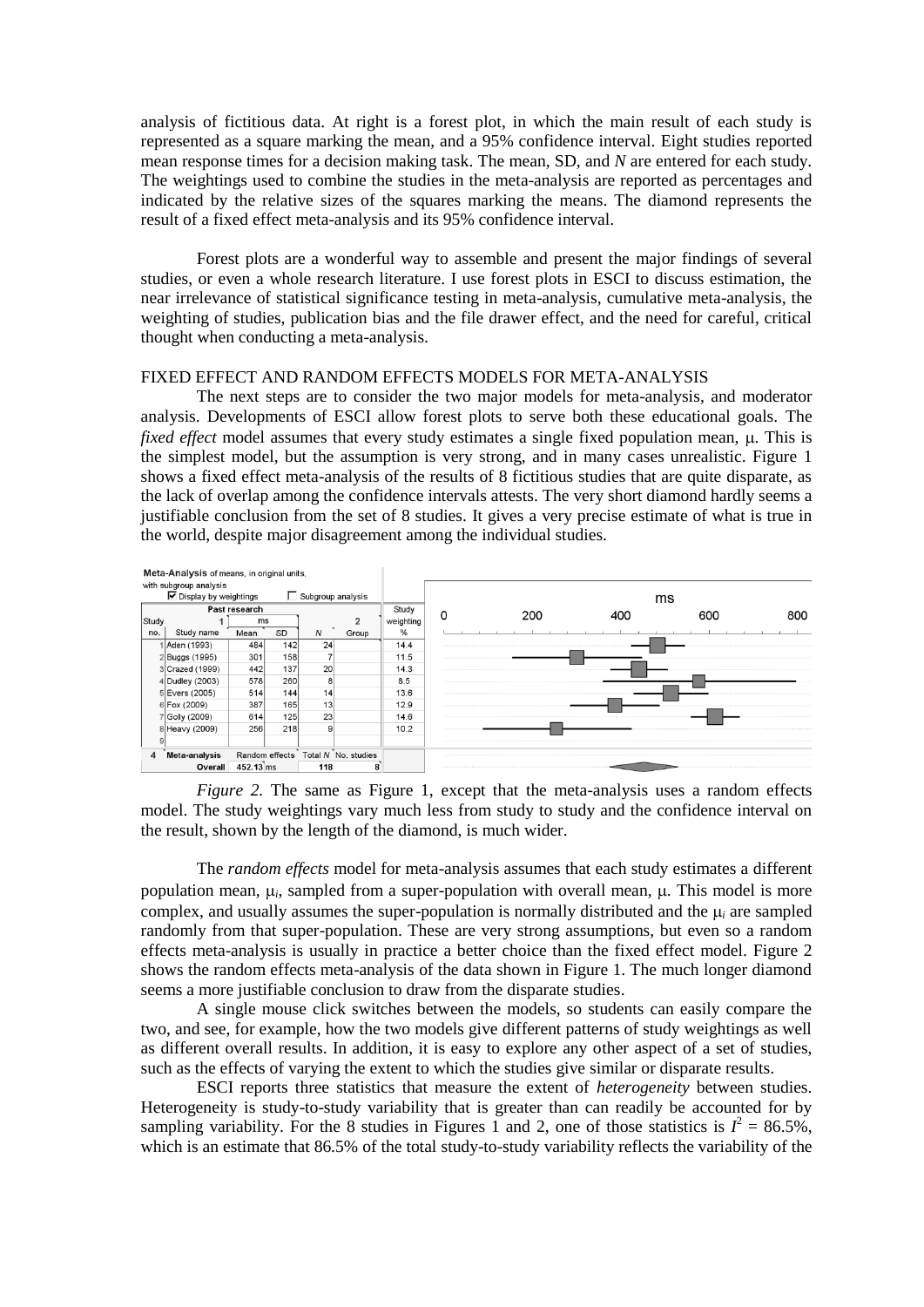$\mu_i$  in the super-population. In other words, there is very large heterogeneity, consistent with the lack of overlap of some of the confidence intervals in the forest plot.

# ACCOUNTING FOR HETEROGENEITY: THE SEARCH FOR MODERATORS

The first large contribution of meta-analysis is to give an overall mean that is a more precise estimate than that given by any of the individual studies. That"s the diamond at the bottom of a forest plot. The second major contribution can be an analysis of what variable, or variables, can account for heterogeneity. Such variables are known as *moderating variables*, or *moderators*. The simplest moderator is a dichotomous variable, which is a variable, such as gender, that can take just one of two categorical values. ESCI illustrates moderator analysis for the simplest case of a single dichotomous moderator.



*Figure 3.* The same studies with the same data as Figures 1 and 2, but now each study is identified as employing either all male or all female participants. Random effects meta-analysis is applied first to all 8 studies, and the result shown as the grey diamond. Then random effects metaanalysis is applied separately to the two subgroups of studies, split by gender. The white squares and diamond refer to females, and the black to males. A difference axis is displayed at the bottom, its zero lined up with the overall female mean. The small black triangle marks on that difference axis the difference between the overall male and female means, with the 95% confidence interval on that difference.

I supposed that the 8 studies in Figures 1 and 2 employed either all female or all male participants. In Figure 3 the "Group" column marks for each study the gender of the participants. We can therefore investigate gender as a possible moderator. Figure 3 shows an overall random effects meta-analysis (the grey diamond), then the same model applied to just the female subset of studies (white diamond) and the male subset (black diamond). The male minus female difference between the overall means is marked by the small black triangle on the difference axis at the bottom. The difference is 162 ms, 95% CI [22, 302], and the 95% confidence interval on that difference is displayed as the error bars on the small black triangle.

The configuration of diamonds, difference axis, and triangle with error bars is a novel way to display the result of a moderator analysis, but makes the important aspects of such an analysis visually clear, and provides a good basis for interpretation. The male and female diamonds overlap only a little, and the confidence interval on the difference, although wide, does not include zero. We can conclude that gender is a moderator of response time to the decision making task under study: Males are distinctly slower, on average, than females.

One of the great strengths of meta-analysis is that it can permit identification of moderators. It may even be able to assess the effect of a moderator when none of the individual studies is able to do that. In my set of 8 fictitious studies, for example, no single study compared males and females, but the moderator analysis shown in Figure 3 could do so. Moderator analysis